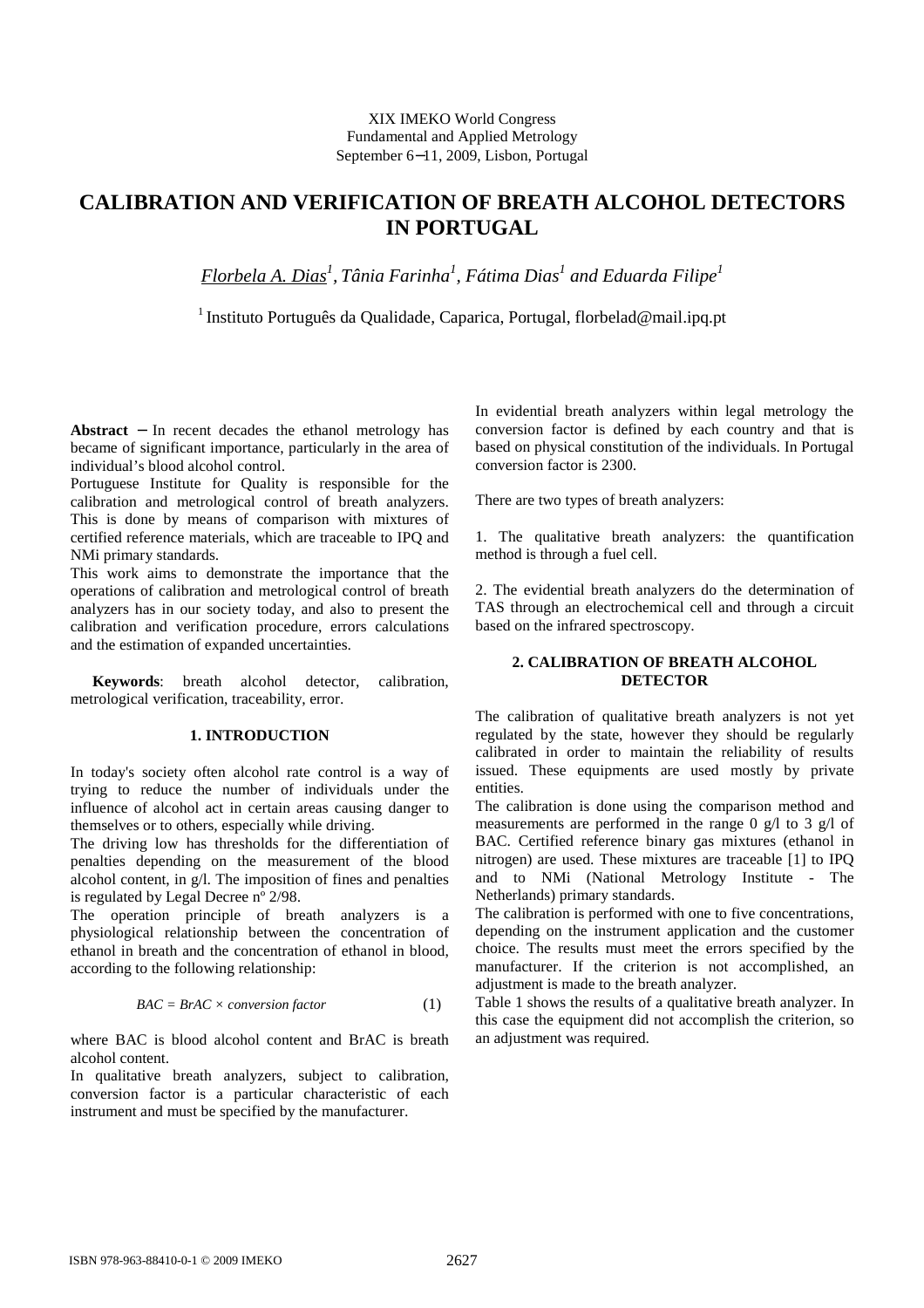| Reference<br>Concentration<br>(g/l BAC) | Average<br>indication<br>before<br>adjustment<br>(g/l BAC) | Expanded<br>Uncertainty<br>$(\pm)$<br>(g/1 BAC) | Average<br>indication<br>after<br>adjustment<br>(g/l) | Expanded<br>Uncertainty<br>$(\pm)$<br>(g/l) |
|-----------------------------------------|------------------------------------------------------------|-------------------------------------------------|-------------------------------------------------------|---------------------------------------------|
| 0,303                                   | 0.26                                                       | $0.01(k=2.00)$                                  | 0.31                                                  | $0.01(k=2,00)$                              |
| 0.492                                   | 0.41                                                       | $0.02(k=2.07)$                                  | 0,48                                                  | $0.01(k=2.00)$                              |
| 0,802                                   | 0.67                                                       | $0.02(k=2.04)$                                  | 0.79                                                  | $0.02(k=2.04)$                              |
| 1,190                                   | 1,01                                                       | $0.02(k=2.00)$                                  | 1,20                                                  | $0.02(k=2.01)$                              |
| 1.870                                   | 1,57                                                       | $0.02(k=2.00)$                                  | 1,87                                                  | $0.03(k=2.06)$                              |

Table 1. Results of breath analyzer calibration, before and after the adjustment.



Fig. 1. Graphical representation of the breath analyzer calibration results in g/l BAC, before and after the adjustment.

The graph represents the equipment errors, before and after the adjustment. The error is the difference between the average indication of equipment and the reference value. The dotted lines represents the errors specified by the manufacturer that are allowed to meet the metrological criteria required.

The graph shows that after adjusting the cell, the breath analyzer meets the metrological requirements, so a calibration certificate can be issued.

The vertical bars in the graph correspond to the uncertainty of each measurement, which is calculated in accordance with the "Guide to the expression of uncertainty in the measurement of calibration laboratories" [2].

The expanded uncertainty, presented in the calibration certificate is expressed by the combined uncertainty of measuring multiplied by the expansion factor in order to correspond to a confidence interval of approximately 95 %. Combined uncertainty is calculated according to:

$$
u^{2}(y) = \sum_{i=1}^{n} u_{i}^{2}(y)
$$
 (2)

where  $u_i$  is the standard uncertainly contribution.

Uncertainly contributions are from, standard deviation of measurements, equipment resolution and reference material.

k depends on the degrees of freedom effective number. The dispersion results variation produces changes in the number effective degrees of freedom, which in turn influences the k. The number effective degrees of freedom is calculated by Welch-Satterthwaite formula:

$$
V_{\text{eff}} = \frac{u^4(y)}{\sum_{i=1}^n \frac{u_i^4(y)}{v_i}}
$$
 (3)

where:

 $u_i$  is the standard uncertainly contribution *u* is the combined uncertainty  $v_i$  is the degrees of freedom number

# **3. METROLOGICAL VERIFICATION OF BREATH ALCOHOL DETECTOR**

The metrological control [3], [4] of breath analyzers falls within the legal metrology, since these instruments are used by entities with legal competence as GNR and PSP. The legal metrology is to defend the interests of citizens.

The metrological control may be regarded as a particular case of calibration, consists of a series of operations to see whether or not the compliance of the measuring equipment. This is made in Portugal since the 80s, but it was in 1990 that was regulated.

The metrological control of the measuring devices is regulated by Legal Decree nº 291/90 of 20 September and by Decree 962/90 of 9 October. The evidential breath analyzers in particular, must meet the requirements within the Decree 1556/2007 of 10 December and the characteristics and technical specifications defined by recommendation OIML R126 [5]. In this context are made annually nearly 700 legal metrological verifications in IPQ Laboratory. The metrological control involves several operations, including type approval, initial verification, periodic and extraordinary verification.

The type approval is made before the placement of the measuring instrument on the market and is valid for a 10 years period. An initial verification is done before being placed in service, after a repair and when the sealed system is broken. In other situations is made a periodic verification, which is valid since its implementation until 31 December of the following year. The extraordinary verification can be claimed at any moment by breath alcohol detector owner.

The method used compares the device indication with the conventionally true value of the reference gas. The gases are reference mixtures of ethanol in nitrogen, certified and traceable to IPQ and NMi primary standards.

The metrological control begins with the selection of five mixtures with different concentrations of ethanol in nitrogen covering the verification range of the equipment,  $0 \text{ g}/1$  to 2 g/l BAC. Tests are carried out and repeated for each concentration in ascending order. Then the results are analyzed.

Table 2 shows us the maximum permissible errors to the blood alcohol rate, in g/l, for all metrological control operations.